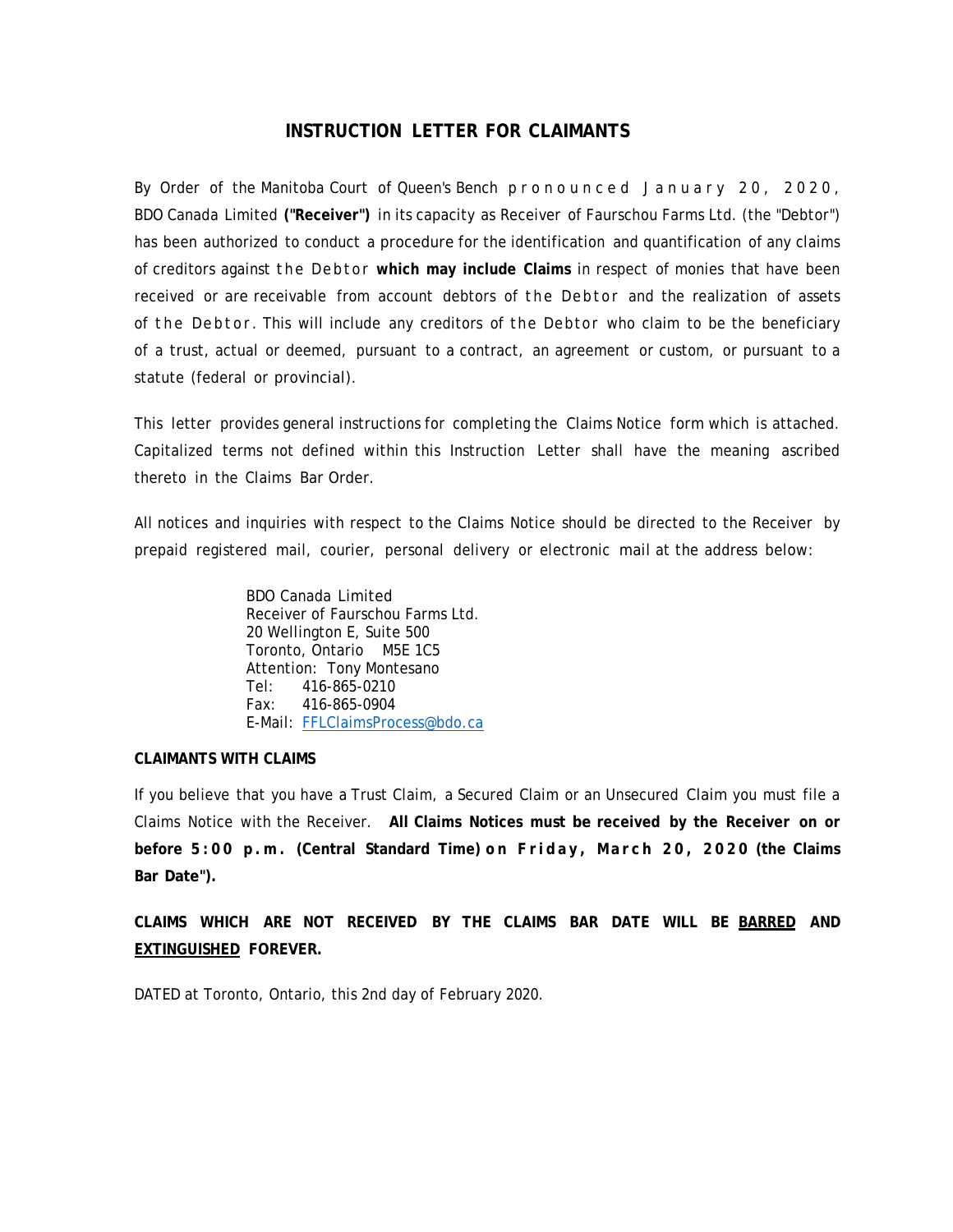### **CLAIMS NOTICE**

#### **FAURSCHOU FARMS LTD.**

#### **Please read carefully the Instruction Letter for completing this Claim Notice Please print legibly.**

#### 1. **Particulars of Claimant:**

- (a) Legal Name: Legal Name:
- (b) Mailing Address of Claimant:\_\_\_\_\_\_\_\_\_\_\_\_\_\_\_\_\_\_\_\_\_\_\_\_\_\_\_\_\_\_

 \_\_\_\_\_\_\_\_\_\_\_\_\_\_\_\_\_\_\_\_\_\_\_\_\_\_\_\_\_\_\_\_\_\_\_\_\_\_\_\_\_\_\_\_\_\_\_\_\_\_\_\_\_\_ \_\_\_\_\_\_\_\_\_\_\_\_\_\_\_\_\_\_\_\_\_\_\_\_\_\_\_\_\_\_\_\_\_\_\_\_\_\_\_\_\_\_\_\_\_\_\_\_\_\_\_\_\_\_

(c) Other Contact Information of Claimant:

Telephone Number:\_\_\_\_\_\_\_\_\_\_\_\_\_\_\_\_\_\_\_\_\_\_\_\_\_\_\_\_\_\_\_\_\_\_\_\_\_\_

E-Mail Address:\_\_\_\_\_\_\_\_\_\_\_\_\_\_\_\_\_\_\_\_\_\_\_\_\_\_\_\_\_\_\_\_\_\_\_\_\_\_\_\_\_

Facsimile Transmission: example to the contract of the contract of the contract of the contract of the contract of the contract of the contract of the contract of the contract of the contract of the contract of the contrac

Attention: (Contact Person):\_\_\_\_\_\_\_\_\_\_\_\_\_\_\_\_\_\_\_\_\_\_\_\_\_\_\_\_\_\_\_\_

#### 2. **Proof of Claim**

I, 1. 2008 1. [name of Claimant if individual, or Representative of the Claimant if a business], of \_\_\_\_\_\_\_\_\_\_\_\_\_\_\_\_\_\_\_\_\_\_\_\_[name of business] do hereby certify:

- (a) I am the Claimant or a representative of the Claimant holding the position of \_\_\_\_\_\_\_\_\_\_\_\_\_\_\_\_\_\_\_\_\_\_\_\_\_[state position or title];
- (b) That I have knowledge of all the circumstances connecting with the Claim(s) referred to below;
- (c) Faurschou Farms Ltd. was at of\_\_\_\_\_\_\_\_\_\_\_\_\_and still is indebted to the Claimant as follows:

**TOTAL CLAIM:** \$ CAD

#### 3. **Particulars of Claim(s)**

 The Receiver recognizes three categories of Claims, namely, Trust Claims, Secured Claims and Unsecured Claims. If applicable to your Claim(s) you may file in any or all of these categories.

**Please mark the box or boxes which apply to your Claim.**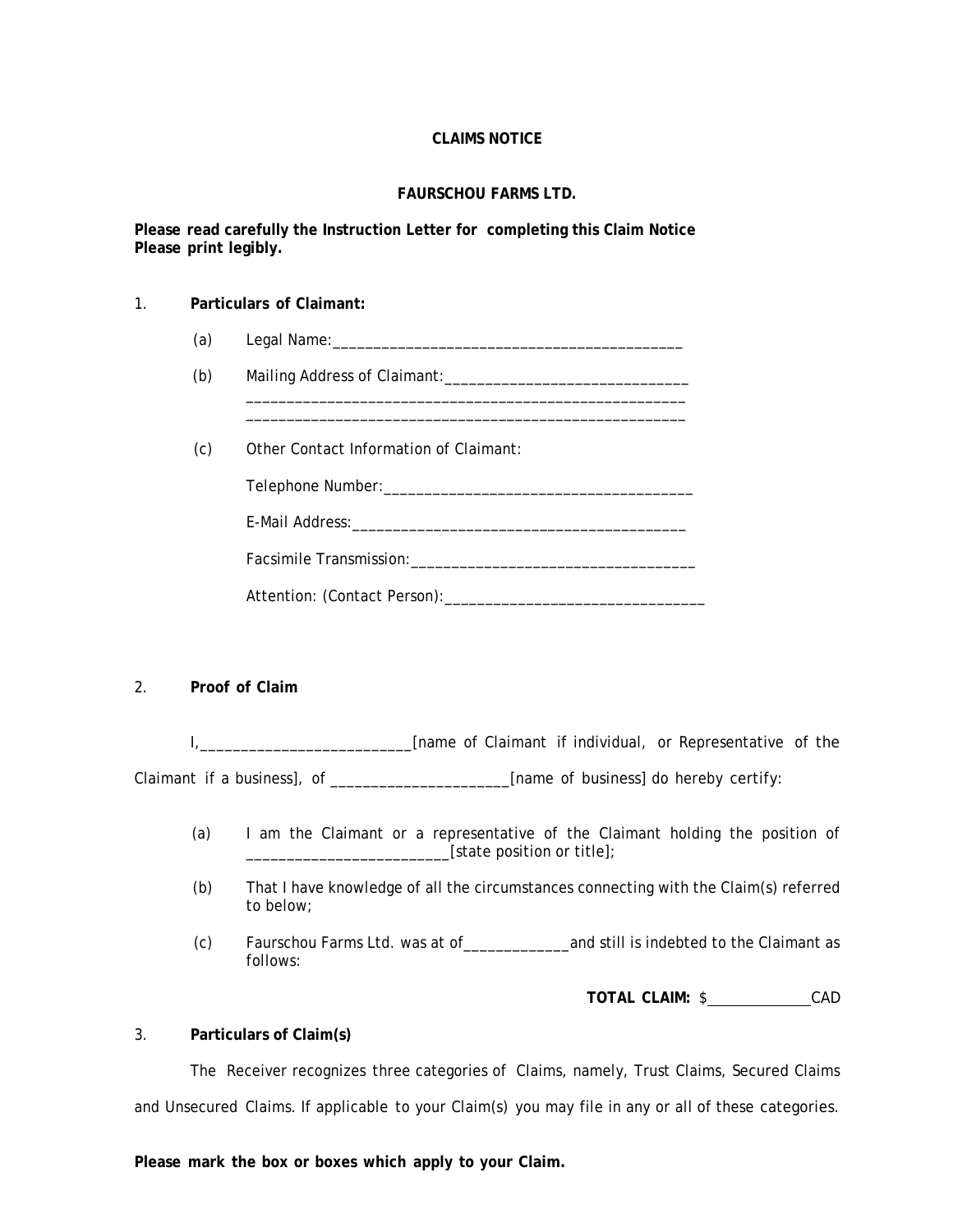**If you require additional space to complete your Claim, please attach an additional sheet.**

**Please be sure to supply adequate supporting documentation to evidence your claim.**

*Provide all particulars of the claims and supporting documentation, invoices, statements, delivery, confirmation including amounts, dates and description of the events, transactions, statutes or* **agreements** *or other legal basis giving rise to the Claims.*

| the contract of the contract of the contract of |  |  |
|-------------------------------------------------|--|--|
|                                                 |  |  |
|                                                 |  |  |
|                                                 |  |  |
|                                                 |  |  |
|                                                 |  |  |
|                                                 |  |  |

 **Trust Claim** 

1. The amount claimed for delivery/provision of goods and/or services to, or at the request of Faurschou Farms Ltd. for a project or improvement.

 $\sim$ 

2. Address of project or improvement to which or for whose benefit the goods and/or services where provided.

3. Description of the goods and/or services provided.

4. Date(s) of the delivery/provision of goods and/or services.

 **Trust Claims that do not relate to the provision of goods and/or services.**

\_\_\_\_\_\_\_\_\_\_\_\_\_\_\_\_\_\_\_\_\_\_\_\_\_\_\_\_\_\_\_\_\_\_\_\_\_\_\_\_\_\_\_\_\_\_\_\_\_\_\_\_\_\_\_\_\_\_\_\_\_\_\_\_\_\_\_\_\_\_

\_\_\_\_\_\_\_\_\_\_\_\_\_\_\_\_\_\_\_\_\_\_\_\_\_\_\_\_\_\_\_\_\_\_\_\_\_\_\_\_\_\_\_\_\_\_\_\_\_\_\_\_\_\_\_\_\_\_\_\_\_\_\_\_\_\_\_\_\_\_

\_\_\_\_\_\_\_\_\_\_\_\_\_\_\_\_\_\_\_\_\_\_\_\_\_\_\_\_\_\_\_\_\_\_\_\_\_\_\_\_\_\_\_\_\_\_\_\_\_\_\_\_\_\_\_\_\_\_\_\_\_\_\_\_\_\_\_\_\_\_\_

\_\_\_\_\_\_\_\_\_\_\_\_\_\_\_\_\_\_\_\_\_\_\_\_\_\_\_\_\_\_\_\_\_\_\_\_\_\_\_\_\_\_\_\_\_\_\_\_\_\_\_\_\_\_\_\_\_\_\_\_\_\_\_\_\_\_\_\_\_\_\_\_

Amount of Claim \$

5. Description of contract, agreement or enabling legislation (provincial or federal) which constitutes a trust or deemed trust.

 **Secured Claim** \$\_\_\_\_\_\_\_\_ dollars on a secured basis

1. I evaluate our security at \$

**Note: (This will be the amount at which you value secured claim. The difference between the secured claim amount and the value of your security, if any will be the amount or your unsecured claim).** 

 **Unsecured Claim** – other than a Trust Claim or Secured Claim.

**Amount of Claim \$\_\_\_\_\_\_\_\_\_\_\_\_\_\_\_**